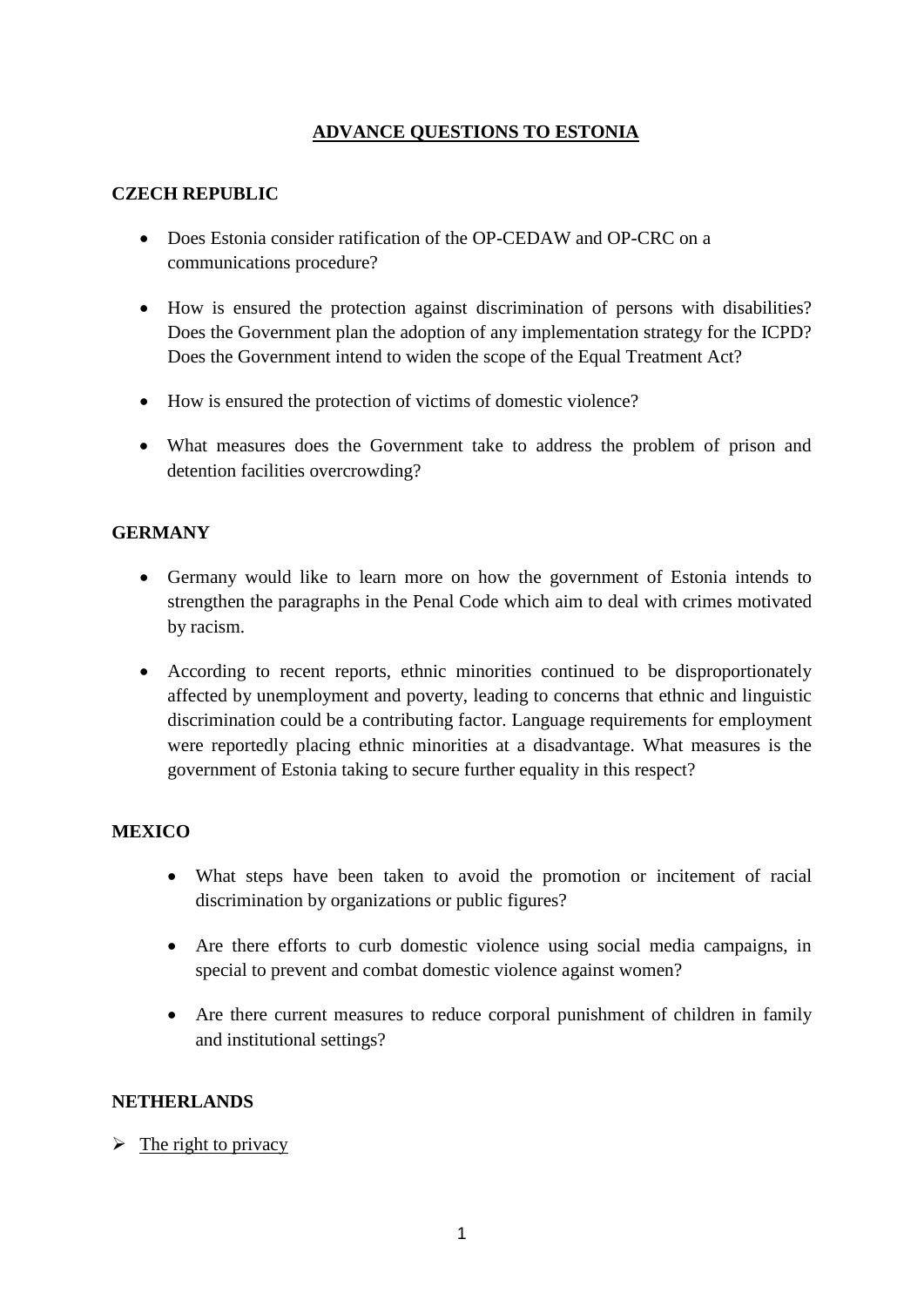- What measures will the government of Estonia take to ensure that its systems provide the necessary security to guarantee that data stored by its institutions is protected?
- What steps will the Government of Estonia take to ensure that its data retention policies are in compliance with the judgment of the European Court of Justice?
- $\triangleright$  UN Guiding principles on Business and Human Rights
	- Could the government of Estonia elaborate on the prospect for the development of its own National Action Plan on Business and Human Rights?

## **NORWAY**

- Reports suggest that hate speech has become more apparent in connection with public debates over such issues as the Cohabitation Act, immigration and refugees. What measures are being implemented to address the issue of hate speech and hate crimes?
- Estonia has a significant number of stateless residents. What efforts are being made to further reduce statelessness and to facilitate access to citizenship for long-term residents in Estonia?
- The Gender Equality and Equal Treatment Commissioner has an important role to play in Estonia, in particular in light of challenges related to gender equality and the equal treatment of sexual and ethnic minorities. What steps will be taken to make available sufficient financial and human resources to enable the Commissioner to fulfil her responsibilities in accordance with the Gender Equality Act and the Equal Treatment Act?
- There has been reports of several incidents of ill-treatment of persons deprived of their freedom in prisons and detention centers. The material conditions in several prisons and detention centers have also been criticized. What measures are being taken to address these issues?

### **SPAIN**

- What actions are taken to prevent xenophobic acts such as the arson attack on Vao asylum seekers' center?
- Have the consultations between the Estonian authorities and national minorities improved the situation of the latter after having taken into account their demands? Could be given any practical example of these achievements?